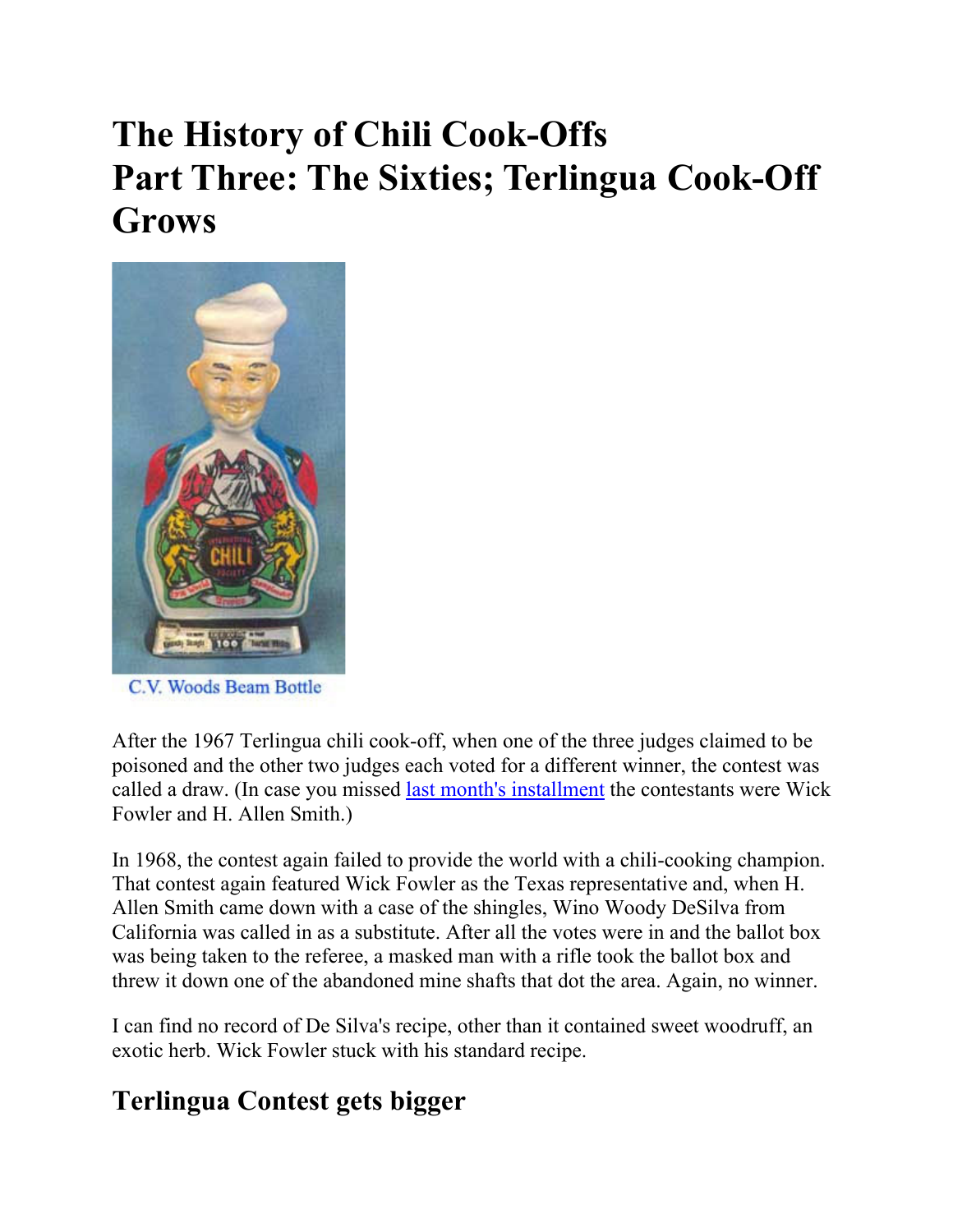The 1969 cook-off saw an increase in the number of contestants at Terlingua. C.V. Woods Jr. from California and Arizona rode into town in a double-decker English bus with his entourage. Joseph DeFrates of Chilli Man Chilli from Illinois came in to represent the upper Midwest. Wino Woody De Silva was again on hand, as was Wick Fowler.

### **Buy Mexican Food Products Here**

#### **Authentic Mexican spices at MexGrocer.com**

It was reported by reliable sources that Wino Woody fell into his pot of chili, thereby decreasing his chances of winning.

When the smoke and fumes had cleared, C.V. Woods Jr. was the winner. Fowler claimed second place and Chilli Man DeFrates was third.

C.V. Woods Jr. was quite an interesting man. His chili roots trace back to Amarillo, Texas, thus no beans were to be found in his championship chili. "Woody," as he was known to his friends, was the man who bought London Bridge and moved it to Arizona. He was also the principal involved in building Disneyland. He was married to actress Joann Dru. Woody had the most exotic chili recipe ever followed at Terlingua. The California vegetable influence is evident. His use of chicken stock was way ahead of its time.

Here is his recipe:

## **C. V. Woods Jr. Winning Chili Recipe**

- 1 3-pound chicken
- $\bullet$  1-1/2 quarts water
- $\bullet$  1/2 pound beef suet
- $\cdot$  1/4 cup finely chopped celery
- 7 cups peeled, chopped tomatoes
- 2 teaspoons sugar
- 5 pounds center cut pork chops, thin
- 4 pounds flank steak
- $\bullet$  3 medium onions, cut in 1/2-inch pieces
- $\bullet$  3 green peppers, cut in 3/8-inch pieces
- 1 pound Jack cheese, shredded
- 6 long green chiles
- 1 teaspoon oregano
- 1 tablespoon ground cumin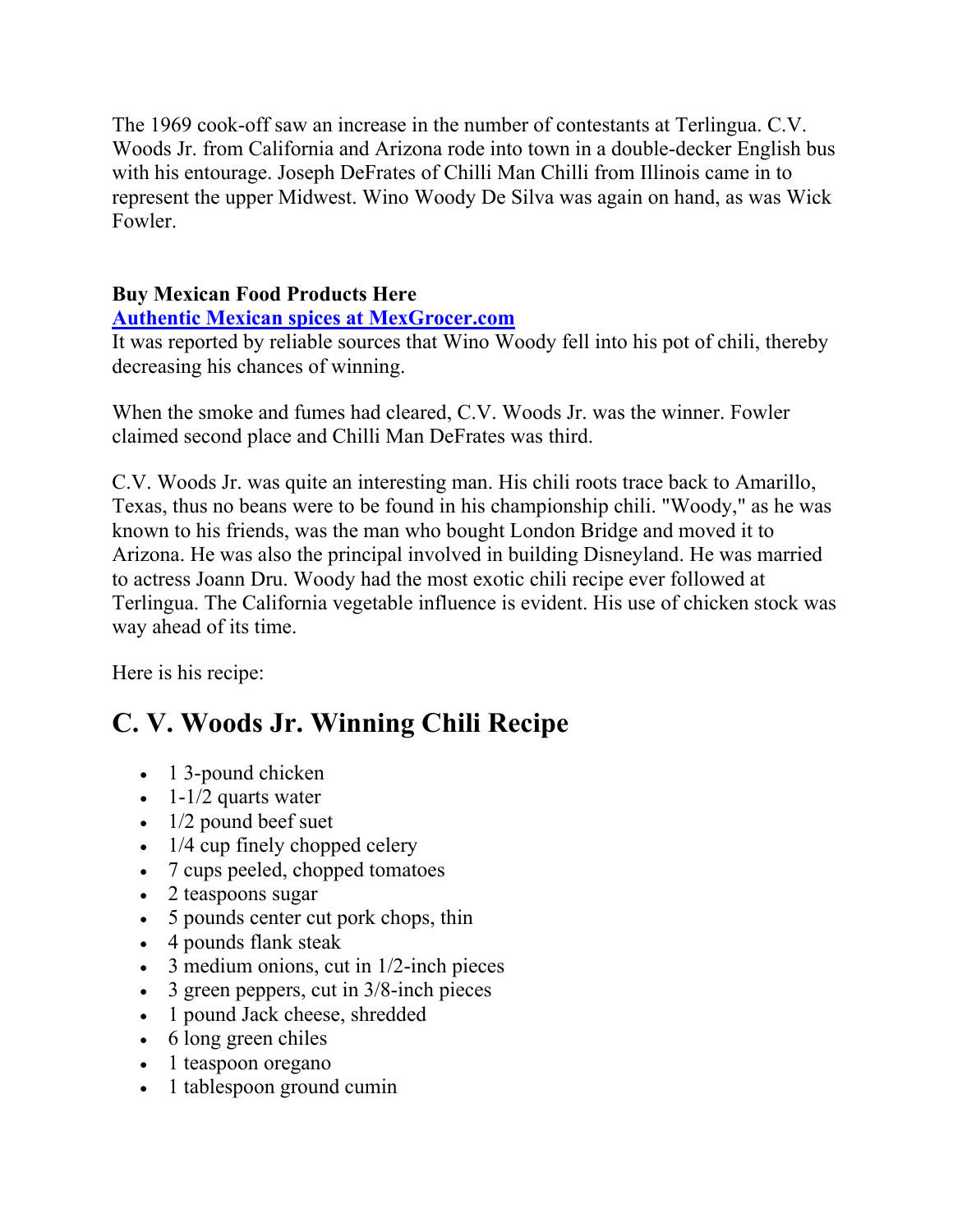- $\bullet$  1/2 teaspoon MSG
- 1 tablespoon black pepper
- 4 teaspoons salt
- 5 tablespoons chili powder
- 1 teaspoon dried cilantro
- 1 teaspoon dried thyme
- $\bullet$  1 cup beer
- 2 cloves garlic, finely chopped
- $\bullet$  juice of 1 lime

Cut chicken into pieces and combine with water in large saucepan. Simmer 2 hours then strain off broth. (Find something else to do with the chicken.)

In a 2-quart saucepan, combine the celery, tomatoes and sugar and simmer *slowly* for 1-1/2 hours.

Boil the chiles 15 minutes until tender, remove seeds and cut in 1/4-inch squares.

Mix the oregano, cumin, MSG, pepper, salt, chili powder, cilantro and thyme with beer until all lumps are dissolved.

Add tomato mixture, chiles, beer mixture and garlic to the chicken broth.

Melt suet to make 6 to 8 tablespoons of drippings. Pour 1/3 of the suet drippings into a skillet. Add half of the pork chops, which have been trimmed of all fat and cut into 1/4-inch cubes, and brown. Repeat for remaining pork chops. Add pork to broth mixture and cook slowly 30 minutes.

Trim all fat from flank steak and cut into 3/8-inch cubes. Brown the flank steak in remaining drippings, about one-third at a time. Add to the pork mixture.

Return to simmer and cook slowly about 1 hour. Add onions and green peppers, simmer 2 to 3 hours longer, stirring with a wooden spoon every 15 to 20 minutes.

Cool for 1 hour, then refrigerate for 24 hours.

Reheat chili before serving. About 5 minutes before serving time, add the cheese. Just before serving, add the lime juice and stir with wooden spoon.

There we have one of the world's most famous chili recipes. Of course, it is impractical to refrigerate the chili overnight, so that step was omitted at Terlingua.